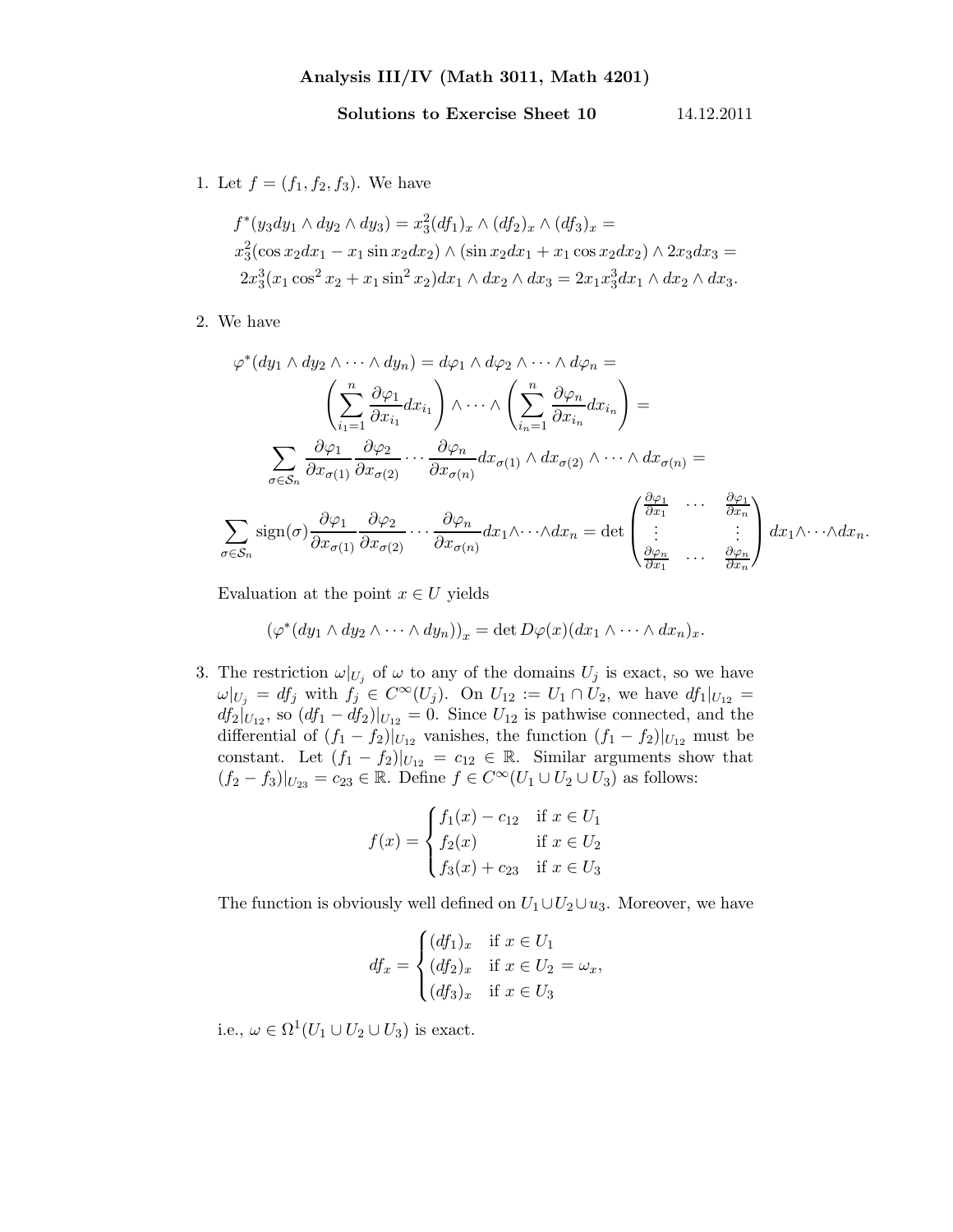- 4. (a) Assume that  $I^k(\omega) = 0$ . Then  $\omega_{U_1} = 0$  and  $\omega_{U_2} = 0$ . Since any point  $x \in U$  lies in either  $U_1$  or  $U_2$ , this implies  $\mathcal{L}_x = 0$ , i.e.,  $\mathcal{L}_y = 0$ and  $I^k$  is injective.
	- (b) Let  $\omega \in \Omega^k(U)$ . Then

$$
J^{k}(I^{k}(\omega)) = J^{k}(\omega|_{U_{1}}, \omega|_{U_{2}}) = (\omega|_{U_{1}})|_{U_{1} \cap U_{2}} - (\omega|_{U_{2}})|_{U_{1} \cap U_{2}} = \omega|_{U_{1} \cap U_{2}} - \omega|_{U_{1} \cap U_{2}} = 0.
$$

This shows that  $\text{im } I^K \subset \text{ker } J^k$ . Now, we assume that  $(\omega_1, \omega_2) \in$ ker  $J^k$ . Let  $\omega_1 = \sum_I f_I dx_I$ ,  $\omega_2 = \sum_I g_I dx_I$ , where  $I = (i_1, \ldots, i_k)$ runs through all multi-indices with  $i_1 < i_2 < \cdots < i_k$ . We conclude from  $J^k(\omega_1, \omega_2) = 0$  that  $\omega_1|_{U_1 \cap U_2} = \omega_2|_{U_1 \cap U_2}$ , which implies that  $f_I|_{U_1 \cap U_2} = g_I|_{U_1 \cap U_2}$ . Now, define functions  $h_I \in C^{\infty}(U)$  by

$$
h_I(x) = \begin{cases} f_I(x), & \text{if } x \in U_1 \\ g_I(x), & \text{if } x \in U_2 \end{cases}
$$

 $h_I$  is well-defined since the restrictions of  $f_I$  and  $g_I$  on the intersection  $U_1 \cap U_2$  agree. Then  $\omega = \sum_I h_I dx_I \in \Omega^k(U)$  is well-defined, and we obviously have

$$
I^k(\omega)=(\omega|_{U_1}, \omega|_{U_2})=(\sum_I f_I dx_I, \sum_I g_I dx_I)=(\omega_1, \omega_2).
$$

This shows the converse inclusion ker  $J^k \subset \text{im } I^k$ .

(c) For a given function  $f \in C^{\infty}(U_1 \cap U_2)$ , let us introduce smooth extensions of f to  $C^{\infty}(U_1)$  and  $C^{\infty}(U_2)$  via

$$
f^{1}(x) = \begin{cases} p_{2}(x)f(x) & \text{if } x \in U_{1} \cap U_{2} \\ 0 & \text{if } x \in U_{1} - U_{2} \end{cases} \qquad f^{2}(x) = \begin{cases} p_{1}(x)f(x) & \text{if } x \in U_{1} \cap U_{2} \\ 0 & \text{if } x \in U_{2} - U_{1} \end{cases}
$$

Then we obviously have  $(f^1 + f^2)|_{U_1 \cap U_2} = p_1|_{U_1 \cap U_2} f + p_2|_{U_1 \cap U_2} f =$  $(p_1 + p_2)|_{U_1 \cap U_2} f = f$ . For a differential form  $\omega \in \Omega^k(U_1 \cap U_2)$ , given by

$$
\omega = \sum_{I} f_I dx_I,
$$

we define  $\omega_1 = \sum_I f_I^{-1} dx_I \in \Omega^k(U_1)$  and  $\omega_2 = -\sum_I f_I^{-2} dx_I \in$  $\Omega^k(U_2)$ . Then

$$
J^k(\omega_1, \omega_2) = \sum_I \left( f_I^1 - (-f_I^2) \right) |_{U_1 \cap U_2} dx_I = \sum_I f_I dx_I = \omega,
$$

which shows that  $J^k$  is surjective.

5. Assume that F doesn't have zeroes in D. Since  $c : [0, 2\pi] \to U$  is a closed curve, so is  $\gamma = F \circ c : [0, 2\pi] \to \mathbb{R}^2 - 0$ . Let  $\gamma_0 : [0, 2\pi] \to \mathbb{R}^2 - 0$  be the point curve  $\gamma_0(t) = F(p)$ . Observe that

$$
(1-s)c(t) + sp = p + (1-s)r(\cos t, \sin t) \in D
$$